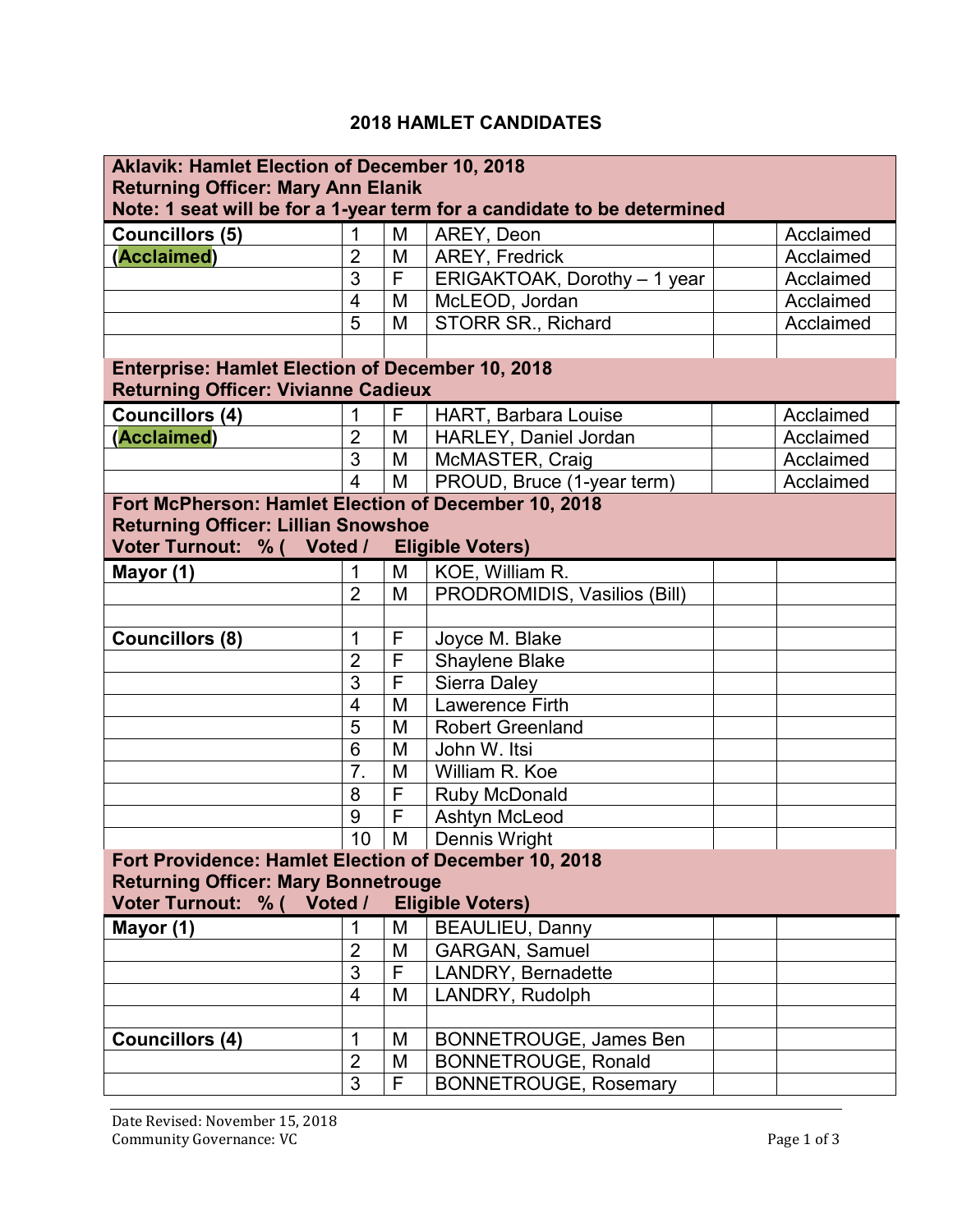|                                                       | $\overline{4}$          | F                       | <b>BONNETROUGE, Sophie</b> |           |  |  |  |  |
|-------------------------------------------------------|-------------------------|-------------------------|----------------------------|-----------|--|--|--|--|
|                                                       | 5                       | M                       | <b>CANADIEN, Peter</b>     |           |  |  |  |  |
|                                                       | $6\phantom{1}6$         | M                       | <b>CONSTANT, Victor</b>    |           |  |  |  |  |
|                                                       | $\overline{7}$          | M                       | CROFT, Linda               |           |  |  |  |  |
|                                                       | 8                       | M                       | <b>GARGAN, Shirley</b>     |           |  |  |  |  |
|                                                       | 9                       | F                       | LEISHMAN, Pearl            |           |  |  |  |  |
|                                                       | 10                      | M                       | SANDERSON, Wayne           |           |  |  |  |  |
| Fort Resolution: Hamlet Election of December 10, 2018 |                         |                         |                            |           |  |  |  |  |
| <b>Returning Officer: Lorraine Villeneuve</b>         |                         |                         |                            |           |  |  |  |  |
| Voter Turnout: % ( Voted /                            |                         |                         | <b>Eligible Voters)</b>    |           |  |  |  |  |
| <b>Councillors (3)</b>                                | 1                       | M                       | <b>BECK, Arthur</b>        |           |  |  |  |  |
|                                                       | $\overline{2}$          | $\overline{F}$          | LAFFERTY, Chrissy          |           |  |  |  |  |
|                                                       | $\overline{3}$          | $\overline{\mathsf{F}}$ | LAFFERTY, Sharon           |           |  |  |  |  |
|                                                       | $\overline{\mathbf{4}}$ | F                       | McKAY, Angela              |           |  |  |  |  |
|                                                       | 5                       | F                       | McKAY, Elizabeth Ann       |           |  |  |  |  |
|                                                       | $6\phantom{1}6$         | F                       | MIERSCH, Brandie           |           |  |  |  |  |
|                                                       | $\overline{7}$          | M                       | SIMON, Wilfred             |           |  |  |  |  |
| <b>Paulatuk: Hamlet Election of December 10, 2018</b> |                         |                         |                            |           |  |  |  |  |
| Returning Officer: Gilbert Thrasher, Jr.              |                         |                         |                            |           |  |  |  |  |
| Voter Turnout: % ( Voted /                            |                         |                         | <b>Eligible Voters)</b>    |           |  |  |  |  |
| Mayor (1)                                             | 1                       | М                       | GREEN, Angus               |           |  |  |  |  |
|                                                       | $\overline{2}$          | M                       | RUBEN SR., Ray             |           |  |  |  |  |
|                                                       |                         |                         |                            |           |  |  |  |  |
| <b>Councillors (4)</b>                                | 1                       | M                       | <b>GREEN, Jermaine</b>     |           |  |  |  |  |
|                                                       | $\overline{2}$          | M                       | <b>GREEN, Michael</b>      |           |  |  |  |  |
|                                                       | 3                       | F                       | RUBEN, Donna               |           |  |  |  |  |
|                                                       | $\overline{4}$          | M                       | <b>RUBEN, Kelly</b>        |           |  |  |  |  |
|                                                       | $\overline{5}$          | M                       | RUBEN SR., Ruben           |           |  |  |  |  |
|                                                       | 6                       | M                       | RUBEN, Susan               |           |  |  |  |  |
|                                                       | $\overline{7}$          | F                       | <b>THRASHER, Millie</b>    |           |  |  |  |  |
| Sachs Harbour: Hamlet Election of December 10, 2018   |                         |                         |                            |           |  |  |  |  |
| <b>Returning Officer: Sabrina Lucas</b>               |                         |                         |                            |           |  |  |  |  |
| Voter Turnout: % (<br>Voted /                         |                         |                         | <b>Eligible Voters)</b>    |           |  |  |  |  |
| Mayor (1)                                             | 1                       | M                       | ANIKINA, Norman            |           |  |  |  |  |
|                                                       | $\overline{2}$          | M                       | LENNIE, Floyd              |           |  |  |  |  |
|                                                       |                         |                         |                            |           |  |  |  |  |
|                                                       |                         |                         |                            |           |  |  |  |  |
| <b>Councillors (3)</b>                                | 1                       | M                       | ANIKINA, Norman            | Acclaimed |  |  |  |  |
| (Acclaimed)                                           | $\overline{2}$          | M                       | <b>MARIAH, Lucas</b>       | Acclaimed |  |  |  |  |
|                                                       |                         |                         |                            |           |  |  |  |  |
|                                                       | 3                       | M                       | WOLKI, Kyle                | Acclaimed |  |  |  |  |